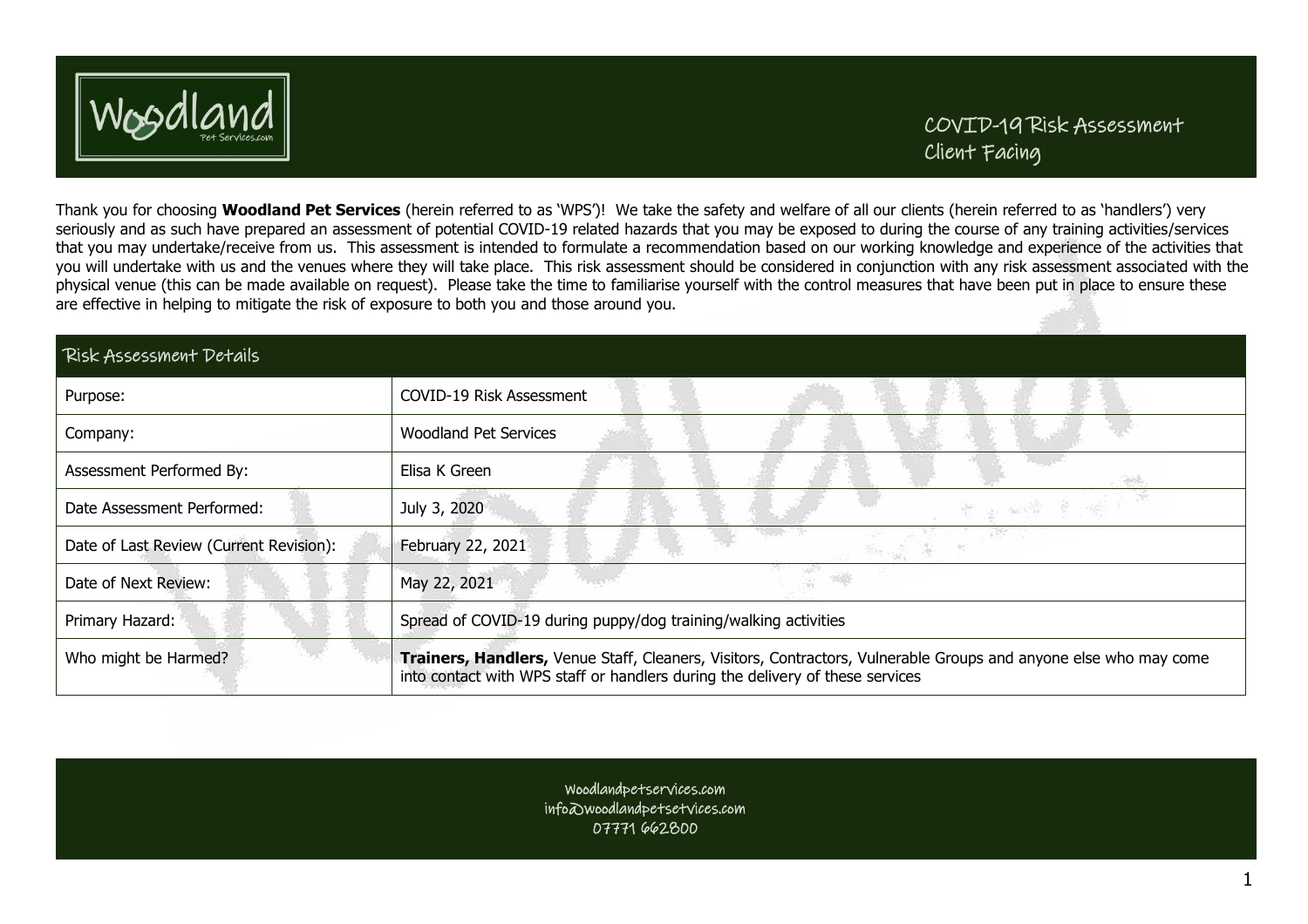

| Control                                                                                                                                                                                                                                                                                                                                                                                                                                                                                                                                                                                                                         | Additional Control                                                                                                                                                                                                                                                                                                                                                                                                                                                                                                                                                                                                                                                                                                                                                                                                                                                                                                                                                                                 | Who? | When?                  | Done |
|---------------------------------------------------------------------------------------------------------------------------------------------------------------------------------------------------------------------------------------------------------------------------------------------------------------------------------------------------------------------------------------------------------------------------------------------------------------------------------------------------------------------------------------------------------------------------------------------------------------------------------|----------------------------------------------------------------------------------------------------------------------------------------------------------------------------------------------------------------------------------------------------------------------------------------------------------------------------------------------------------------------------------------------------------------------------------------------------------------------------------------------------------------------------------------------------------------------------------------------------------------------------------------------------------------------------------------------------------------------------------------------------------------------------------------------------------------------------------------------------------------------------------------------------------------------------------------------------------------------------------------------------|------|------------------------|------|
| <b>Travel &amp; Parking</b> $-$ When travelling by car, the handler<br>should (wherever possible) use the designated parking to<br>the side of the venue in order to avoid congestion in the<br>local area and minimize disruption to neighbours.                                                                                                                                                                                                                                                                                                                                                                               | <b>Social Distancing</b> – when utilizing the venues parking facilities, all<br>handlers should endeavour to leave appropriate space between vehicles<br>so as to facilitate proper social distancing (herein defined as: 2m, or 1m+<br>where 2 $m$ is not possible, or superseding government guidelines $-$<br>whichever is greatest) at all times. Where another handler has already<br>commenced the unloading of their vehicle, all other handlers should<br>remain in their vehicle until such time as the area has been vacated so as<br>to facilitate proper social distancing to at all times.                                                                                                                                                                                                                                                                                                                                                                                            | All  | Arrival &<br>Departure |      |
| Access & Egress - handlers and their puppies/dogs will<br>be received into the venue through the side entrance<br>where hand sanitising facilities will be made available and<br>then directed to their respective indoor or outdoor zone.<br>Handlers will be released from the venue, one household<br>at a time by the trainer, allowing appropriate time<br>between each handler to ensure appropriate social<br>distancing can be maintained. Where the layout of the<br>venue permits, a one-way system will also be<br>implemented to minimise interactions between handlers<br>entering and handlers exiting the venue. | Hands, Face, Space – it is now mandated that all handlers must wear a<br>face covering when entering and exiting the training facility, unless<br>covered under a 'reasonable excuse'. It will also be required that each<br>handler sanitise their hands and maintain appropriate social distancing at<br>all times (as outlined above) when entering and exiting the training<br>facility.<br><b>Class Timings</b> $-$ all classes will have a minimum of 15 minutes gap to<br>allow for safe and controlled access and egress.<br><b>Queuing</b> $-$ each handler should wait outside the venue and wait to be<br>received by the trainer. When approaching the venue, it is requested that<br>each handler employ common sense, making an assessment of those<br>around them as the approach narrows. Handlers should ensure that they<br>maintain a safe distance $(2m+)$ between them and the party in front/to<br>the side of them at all times, allowing appropriate time for each handler | All  | Arrival &<br>Departure |      |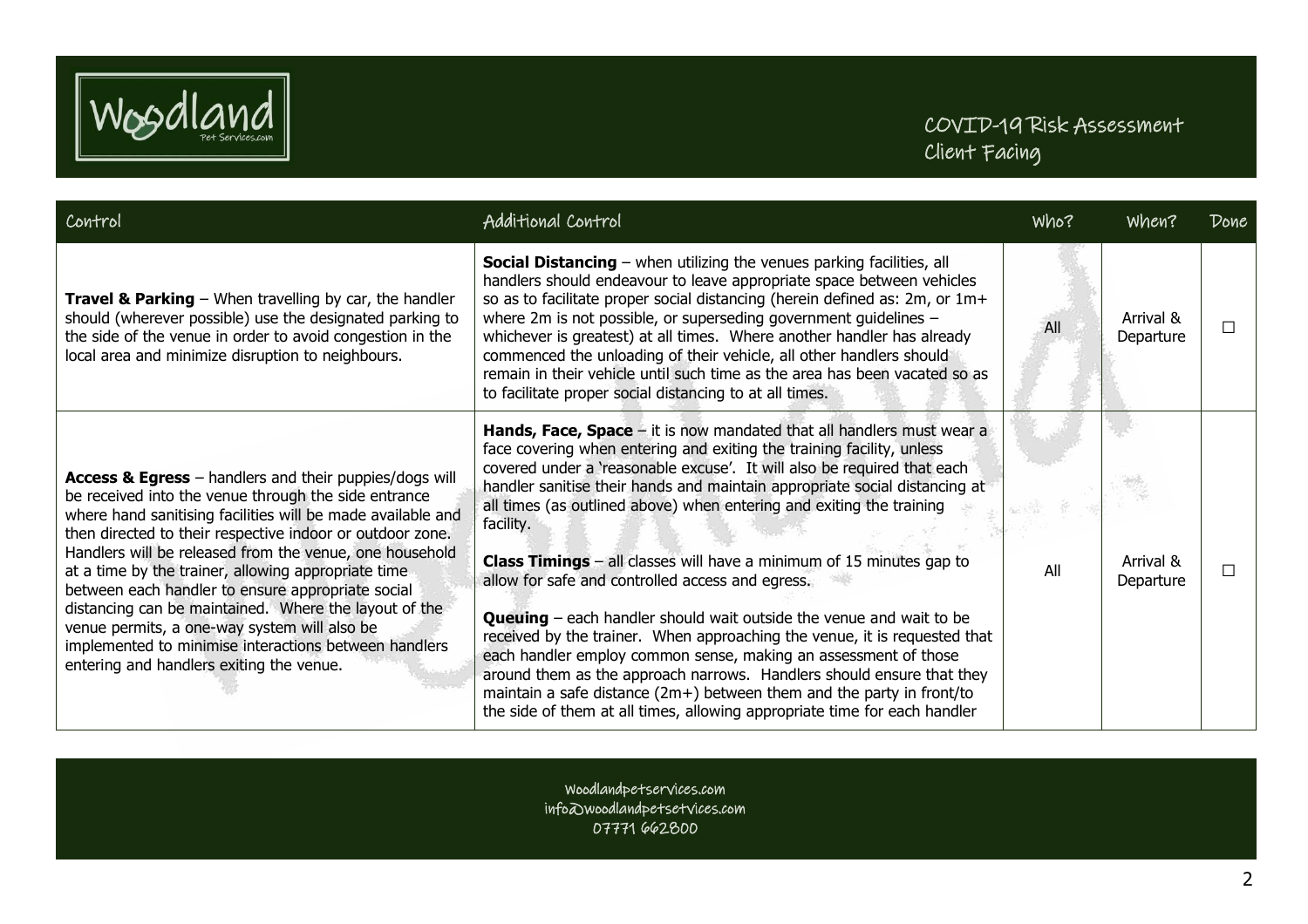

| Control                                                                                                                                                                                                                                                                                                                                                                                                                                              | Additional Control                                                                                                                                                                                                                                                                                                                                                                                                                                                                                                                                                                                                                                                                                                                               | Who? | when?  | Done |
|------------------------------------------------------------------------------------------------------------------------------------------------------------------------------------------------------------------------------------------------------------------------------------------------------------------------------------------------------------------------------------------------------------------------------------------------------|--------------------------------------------------------------------------------------------------------------------------------------------------------------------------------------------------------------------------------------------------------------------------------------------------------------------------------------------------------------------------------------------------------------------------------------------------------------------------------------------------------------------------------------------------------------------------------------------------------------------------------------------------------------------------------------------------------------------------------------------------|------|--------|------|
|                                                                                                                                                                                                                                                                                                                                                                                                                                                      | to enter the building safely and sanitize their hands in accordance with<br>guidelines.                                                                                                                                                                                                                                                                                                                                                                                                                                                                                                                                                                                                                                                          |      |        |      |
|                                                                                                                                                                                                                                                                                                                                                                                                                                                      | <b>Doors/Gateways</b> – the trainer will be the only person permitted to<br>operate door handles/gate locks when opening/closing (except in the case<br>of emergency) and will routinely sanitize these fittings.                                                                                                                                                                                                                                                                                                                                                                                                                                                                                                                                |      |        |      |
|                                                                                                                                                                                                                                                                                                                                                                                                                                                      | Pods/Zones - upon arrival, your trainer will assign you a zone within<br>which you should endeavour to remain during the execution of all<br>assigned activities unless you are expressly advised otherwise.                                                                                                                                                                                                                                                                                                                                                                                                                                                                                                                                     |      |        |      |
| <b>Class Size</b> (gathering) $-$ classes will be limited to no<br>more than 5 groups $+1$ trainer as per our assessment of<br>the capacity of the venue to facilitate the proper and<br>effective training activities whilst adhering to all<br>government guidelines; whereby a gathering in this<br>context is considered to be an assembly of puppies/dogs<br>and their handlers for the specific purpose of undertaking<br>training activities. | Hands, Face, Space - it is now mandated that all handlers must wear a<br>face covering when entering and exiting the training facility, unless<br>covered under a 'reasonable excuse'. For the purposes of ensuring<br>effective training and only at times when all other controls are able to be<br>fully adhered to; it will be permitted for handlers to remove their face<br>coverings so as not to negatively impact their ability to take part in the<br>exercises. Handlers should consider routinely sanitising their hands using<br>the sanitiser provided in order to maintain good hand hygiene and whilst<br>maintaining appropriate social distancing at all times (as outlined above)<br>throughout the course of the activities. | All  | Always |      |
|                                                                                                                                                                                                                                                                                                                                                                                                                                                      | Social Interaction (human) - all handlers should seek to avoid<br>interaction with any other handlers from outside of their own<br>household/bubble during the course of these training activities; whereby<br>an interaction in this context is considered to be an exchange,                                                                                                                                                                                                                                                                                                                                                                                                                                                                   |      |        |      |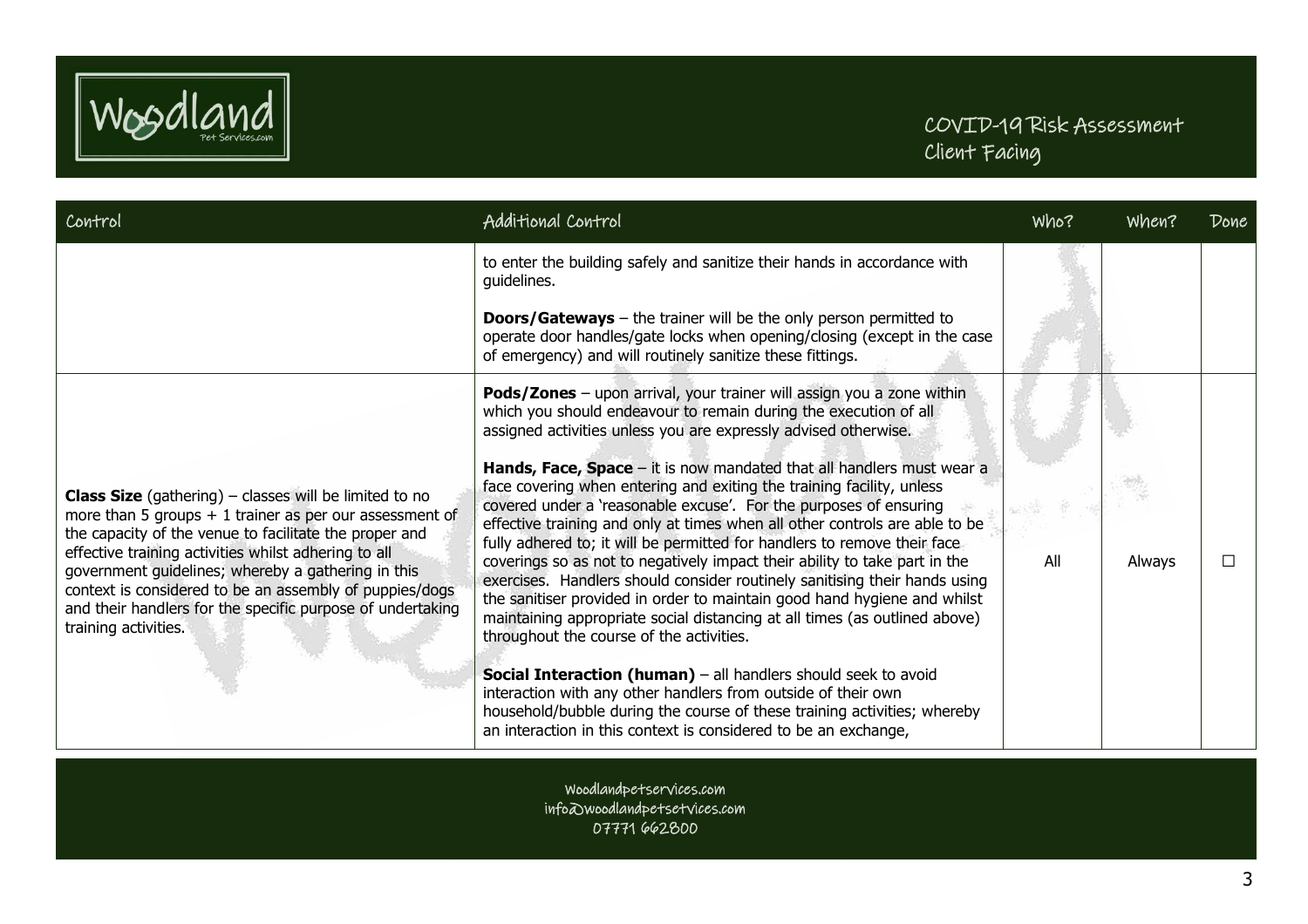

| Control                                                                                                                                                 | Additional Control                                                                                                                                                                                                                                                                                                                                                                                                                                                                                                                                                                     | Who?    | When?                  | Done |
|---------------------------------------------------------------------------------------------------------------------------------------------------------|----------------------------------------------------------------------------------------------------------------------------------------------------------------------------------------------------------------------------------------------------------------------------------------------------------------------------------------------------------------------------------------------------------------------------------------------------------------------------------------------------------------------------------------------------------------------------------------|---------|------------------------|------|
|                                                                                                                                                         | competition, conflict, cooperation, or accommodation. This does not<br>preclude the necessity for active dialogue during these activities, whilst<br>adhering to these restrictions, so far as is necessary to facilitate safe and<br>effective training.<br><b>Social Interaction (canine)</b> – the socialisation of puppies/dogs will be<br>carried out under the strict supervision and guidance of the trainer at all<br>times. Puppies/dogs should be kept on the lead at all times so as to allow<br>handlers to adhere to the social distancing requirements outlined above at |         |                        |      |
|                                                                                                                                                         | all times.                                                                                                                                                                                                                                                                                                                                                                                                                                                                                                                                                                             |         |                        |      |
|                                                                                                                                                         | <b>Visitors</b> – we respectfully ask during this time that each party is limited<br>to 1 handler only per group where possible with a maximum of 2 handlers<br>per group; except where the handler is a minor and/or requires specific<br>learning support arrangements. Exceptions can only be made by prior<br>arrangement with WPS. All handlers must remain within their designated<br>pod/zone at all times.                                                                                                                                                                     |         |                        |      |
| <b>Venue Security</b> - once all handlers have been received<br>into the venue, the outer perimeter will be secured for the<br>duration of the session. | <b>Ventilation</b> $-$ as permitted by environmental factors and when use of an<br>outdoor space is not possible, windows and doors will be opened to<br>promote air circulation.                                                                                                                                                                                                                                                                                                                                                                                                      | Trainer | Arrival &<br>Departure |      |
| <b>Hygiene</b> $-$ all trainers, handlers and visitors will be<br>required to sanitise their hands using the dispenser<br>provided.                     |                                                                                                                                                                                                                                                                                                                                                                                                                                                                                                                                                                                        | All     | Arrival &<br>Departure |      |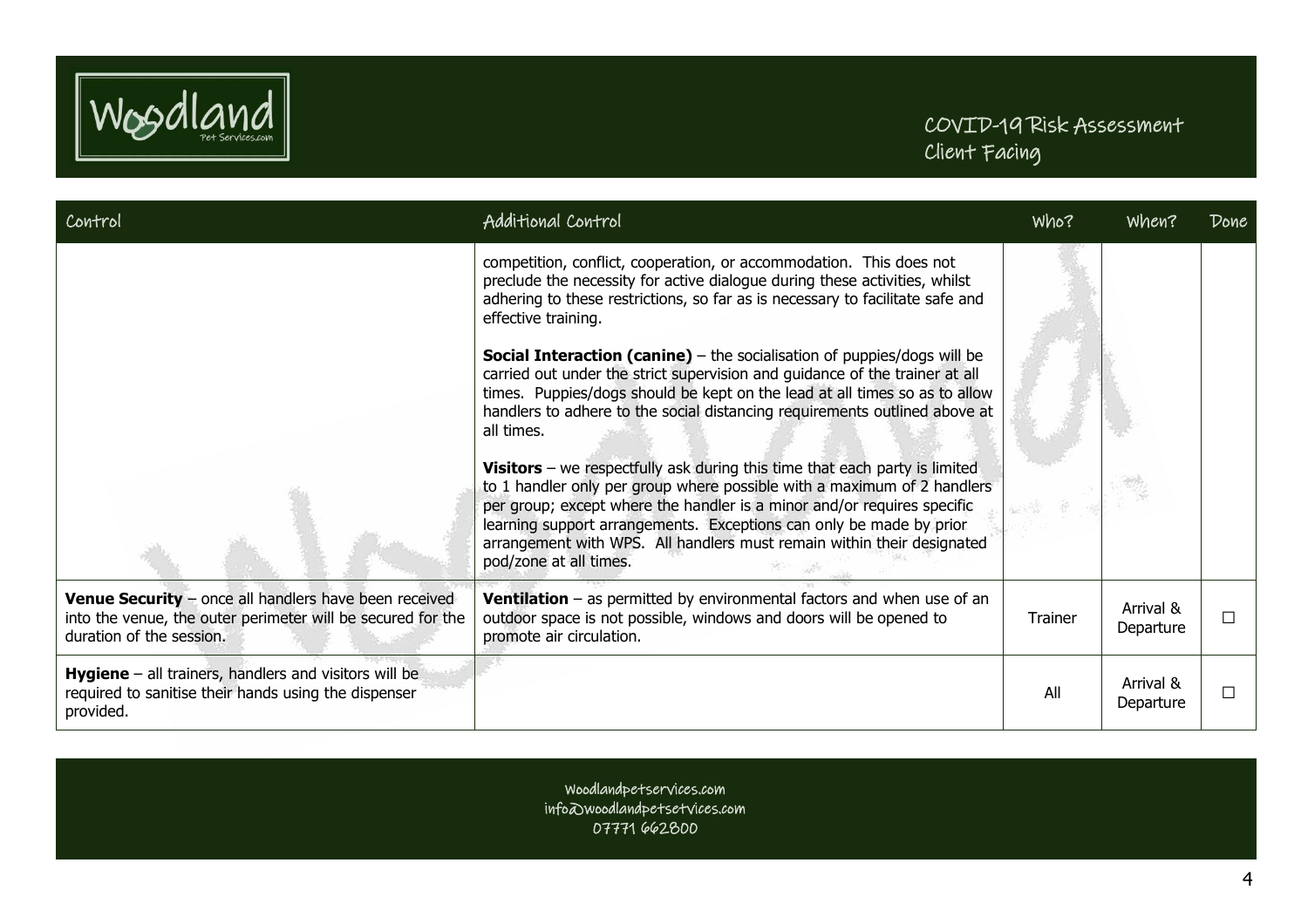

| Control                                                                                                                                                                                                                                                                                                                                                                                                                                                                                                                                                                                                                                                                                                            | Additional Control                                                                                                                                                                                                                                                                                                                                                                                                                                                                                                                                                                                                                                                                  | Who?    | when?       | Done |
|--------------------------------------------------------------------------------------------------------------------------------------------------------------------------------------------------------------------------------------------------------------------------------------------------------------------------------------------------------------------------------------------------------------------------------------------------------------------------------------------------------------------------------------------------------------------------------------------------------------------------------------------------------------------------------------------------------------------|-------------------------------------------------------------------------------------------------------------------------------------------------------------------------------------------------------------------------------------------------------------------------------------------------------------------------------------------------------------------------------------------------------------------------------------------------------------------------------------------------------------------------------------------------------------------------------------------------------------------------------------------------------------------------------------|---------|-------------|------|
| Animal Welfare/Waste Disposal - water bowls, a<br>fresh supply of water, antibacterial spray and towel will<br>be made available in each pod. The handler should<br>ensure that they identify in advance and bring all other<br>equipment required to satisfy the welfare needs of their<br>puppy/dog. In the event of a puppy 'accident', the<br>handler should use appropriate means to contain and bag<br>the waste. The handler should take all of their own waste<br>home with them for disposal to minimise the risk of<br>transmission to venue staff. The venue will not make<br>available any waste disposal means as required under<br>government guidelines in order to safeguard their own<br>workers. | <b>Water Refill</b> – each pod/zone will have its own supply of water. If a<br>refill is required, please notify the trainer. Only the trainer will be<br>permitted to handle/refill this equipment and it should not be shared with<br>other puppies/dogs. These bowls will be refreshed between each session.                                                                                                                                                                                                                                                                                                                                                                     | Trainer | As Required |      |
| Puppy/Dog Handling - all handlers should ensure that<br>their dog is secured on an appropriately fitting collar or<br>harness (as appropriate) in order to prevent uncontrolled<br>interaction with other handlers. The only person<br>permitted to handle a puppy/dog during the course of<br>these activities is the handler with which the puppy/dog<br>arrived - except in the specific scenarios outlined under<br>the additional controls in this document.                                                                                                                                                                                                                                                  | Training Leads - during this period, it requested that each puppy/dog<br>be secured onto an appropriate fixed length training lead. As the trainer<br>will require you to drop the lead at times. Retractable leads will not be<br>suitable for these training activities.<br><b>On-Lead Work</b> – this will be performed in small groups in unison<br>whereby all handlers will be permitted to move between zones in a<br>controlled manner under the close supervision and control of the trainer.<br>Handler's will be required to observe social distancing at all times, must<br>closely following the trainer's instructions at all times and common sense<br>must prevail. | Handler | Always      |      |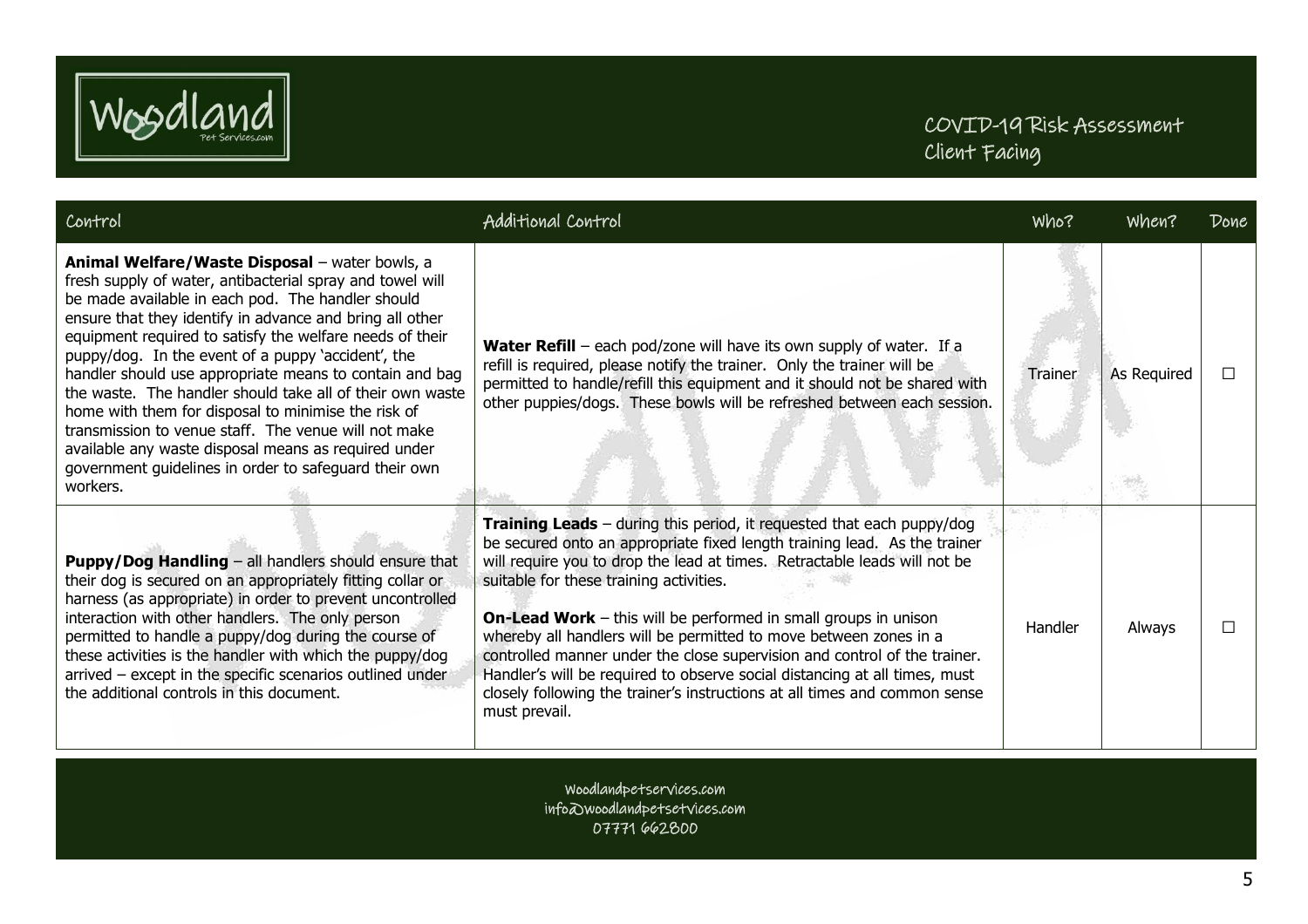

| Control | Additional Control                                                                                                                                                                                                                                                                                                                                                                                                                                                                                                                                                                                                                                                                                                                                                                                                                                                                                                                                                                                                                 | Who? | when? | Done |
|---------|------------------------------------------------------------------------------------------------------------------------------------------------------------------------------------------------------------------------------------------------------------------------------------------------------------------------------------------------------------------------------------------------------------------------------------------------------------------------------------------------------------------------------------------------------------------------------------------------------------------------------------------------------------------------------------------------------------------------------------------------------------------------------------------------------------------------------------------------------------------------------------------------------------------------------------------------------------------------------------------------------------------------------------|------|-------|------|
|         | <b>Off-Lead Work</b> – this will not be permitted at any time for the period<br>within which social distancing requirements remain within a group setting.<br>Where the trainer may require the handler to drop the leash for the<br>purposes of practicing Stays/Recall, the leash must remain attached to<br>the puppy/dog for the purposes of retrieval where required. See<br>exception below.<br>Additional Assistance - the trainer at times may be required to provide<br>additional assistance to a handler. In the event this is required, the<br>handler should continue to hold the puppy/dog's leash unless expressly<br>advised otherwise.<br><b>Trainer Interaction</b> – if it is required for the trainer to interact with any<br>puppy/dog in a more focused manner and with less distraction, where<br>possible the trainer will ask the handler and their puppy/dog to<br>accompany them into a separate space where the dog can be unleashed<br>to allow the trainer to interact without any physical contact. |      |       |      |
|         | <b>Transfer of Handling</b> $-$ in the rare event that the handling of the<br>puppy/dog needs to be transferred to the trainer, the trainer will explain<br>in advance the process for safe transfer to be undertaken before<br>approaching (maintaining a safe distance) and securing the puppy/dog on<br>their own leash and subsequently releasing the handler. At no time<br>should the handling responsibilities for the puppy/dog be transferred<br>between anyone other than the handler with which the puppy/dog arrived<br>and the session trainer.                                                                                                                                                                                                                                                                                                                                                                                                                                                                       |      |       |      |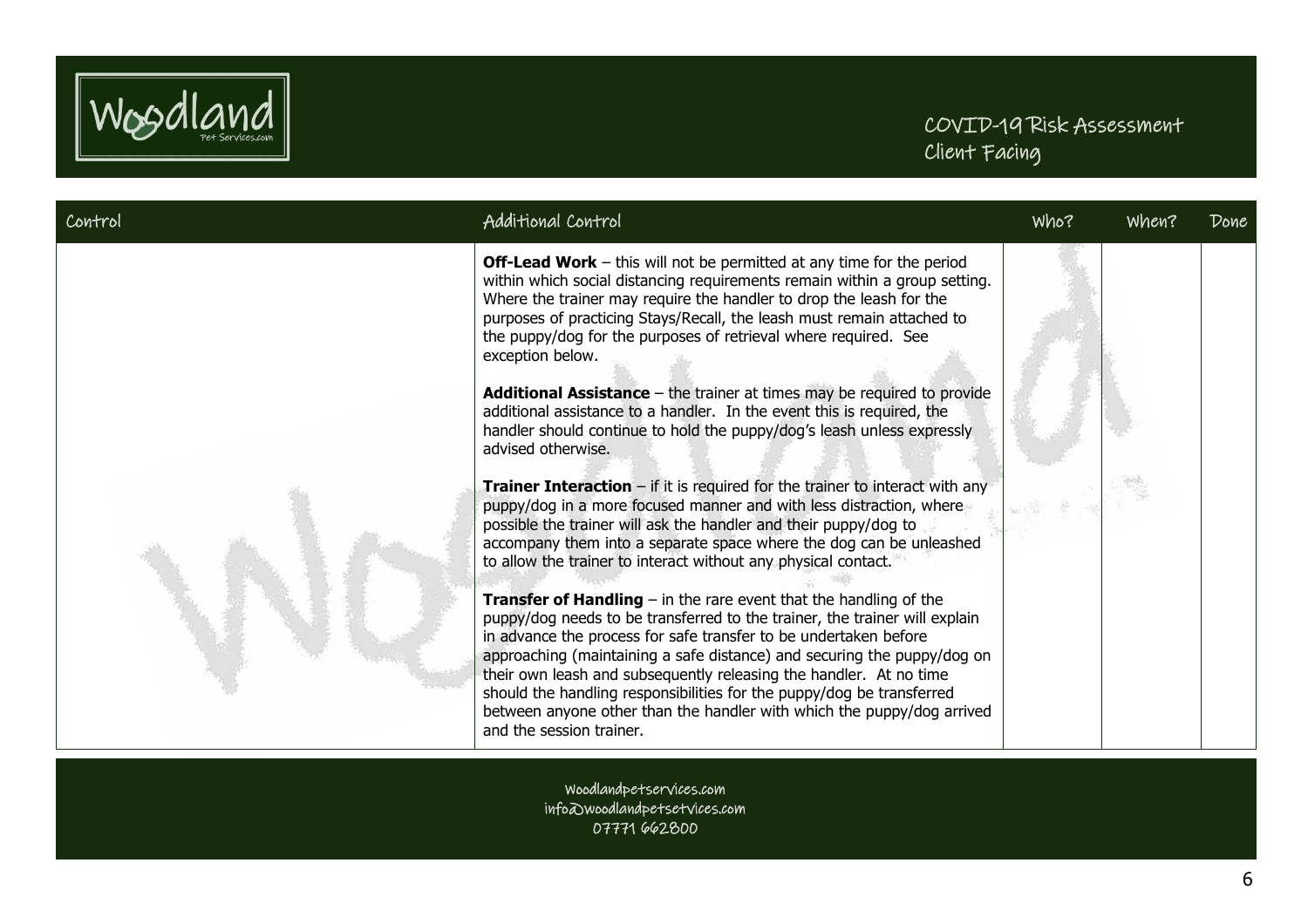

| Control                                                                                                                                                                                                                                                                                                                                                           | Additional Control                                                                                                                                                                                                                                                                                                                                                                                                                                                                                                                         | Who?           | when?               | Done |
|-------------------------------------------------------------------------------------------------------------------------------------------------------------------------------------------------------------------------------------------------------------------------------------------------------------------------------------------------------------------|--------------------------------------------------------------------------------------------------------------------------------------------------------------------------------------------------------------------------------------------------------------------------------------------------------------------------------------------------------------------------------------------------------------------------------------------------------------------------------------------------------------------------------------------|----------------|---------------------|------|
|                                                                                                                                                                                                                                                                                                                                                                   | <b>Trainer Intervention</b> – in the event that a puppy/dog does escape, it is<br>requested that the handlers remain within their designated zone. The<br>venue will be secured to prevent escape and the trainer will then seek to<br>return the puppy/dog to its designated zone, following which they will<br>proceed to sanitize both their own hands as well as those of any other<br>impacted parties.                                                                                                                               |                |                     |      |
| <b>Playing with Toys</b> $-$ the use of toys for the purposes of<br>play/socialisation will be at the sole discretion of the<br>trainer. It is vital that the trainer must be satisfied that<br>they can maintain control and steer the class to ensure<br>the safe participation of everyone taking part and<br>ensuring that social distancing is not breached. |                                                                                                                                                                                                                                                                                                                                                                                                                                                                                                                                            | Trainer        | As Required         |      |
| Venue Cleaning - the hirer will commit to undertake<br>cleaning/disinfecting of the venue both before and after<br>each venue booking.                                                                                                                                                                                                                            | Safe Working - the trainer will ensure that all impacted surfaces are<br>wiped down/disinfected as appropriate between classes.                                                                                                                                                                                                                                                                                                                                                                                                            | <b>Trainer</b> | After each<br>class |      |
| <b>PPE</b> - the trainer will maintain on their person disposable<br>gloves for use in the event that any form of intervention<br>is required that may require physical contact. This may<br>include, but not limited to socialisation and play activities.                                                                                                       | Hands, Face, Space - it is now mandated that all handlers must wear a<br>face covering when entering and exiting the training facility, unless<br>covered under a 'reasonable excuse'. For the purposes of ensuring<br>effective training and only at times when all other controls are able to be<br>fully adhered to; it will be permitted for handlers to remove their face<br>coverings so as not to negatively impact their ability to take part in the<br>exercises. Handlers should consider routinely sanitising their hands using | <b>Trainer</b> | As Required         |      |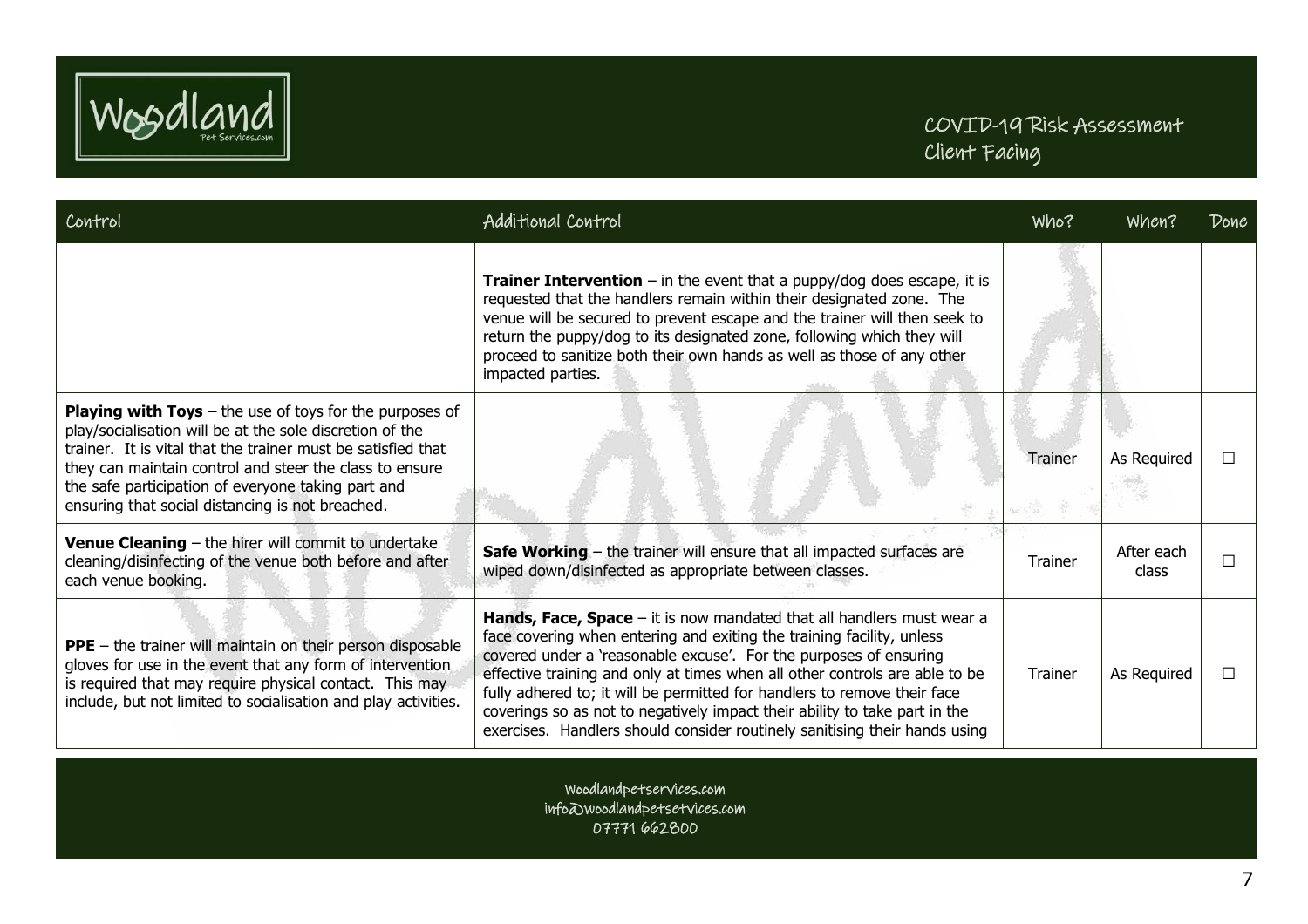

| Control                                                                                                                                                                                                                                                                                                                                                                                | Additional Control                                                                                                                                                                                 | Who?    | when?            | Done |
|----------------------------------------------------------------------------------------------------------------------------------------------------------------------------------------------------------------------------------------------------------------------------------------------------------------------------------------------------------------------------------------|----------------------------------------------------------------------------------------------------------------------------------------------------------------------------------------------------|---------|------------------|------|
|                                                                                                                                                                                                                                                                                                                                                                                        | the sanitiser provided in order to maintain good hand hygiene and whilst<br>maintaining appropriate social distancing at all times (as outlined above)<br>throughout the course of the activities. |         |                  |      |
| <b>Symptoms</b> $-$ any trainer, handler or visitor showing any<br>signs of illness or feeling unwell MUST not attend the<br>class. This may include - but not limited to the following<br>symptoms - a high temperature, continuous cough,<br>shortness of breath or loss/change in taste or smell.                                                                                   |                                                                                                                                                                                                    | All     | Always           |      |
| <b>Track &amp; Trace</b> $-$ the trainer will be required to record<br>contact details of all participants involved in each session<br>for the purposes of facilitating the governments track &<br>trace programme if called upon to do so. This<br>information will be captured through the class enrollment<br>form and made available to the appropriate authorities on<br>request. |                                                                                                                                                                                                    | Trainer | Every<br>Session |      |
| <b>Paperwork/Documentation - all required</b><br>paperwork/documentation should be managed online via<br>email/document transfer wherever possible. Handlers are<br>permitted to download and print their own personal<br>copies of any materials, but these must not be shared.                                                                                                       |                                                                                                                                                                                                    | All     | Always           |      |